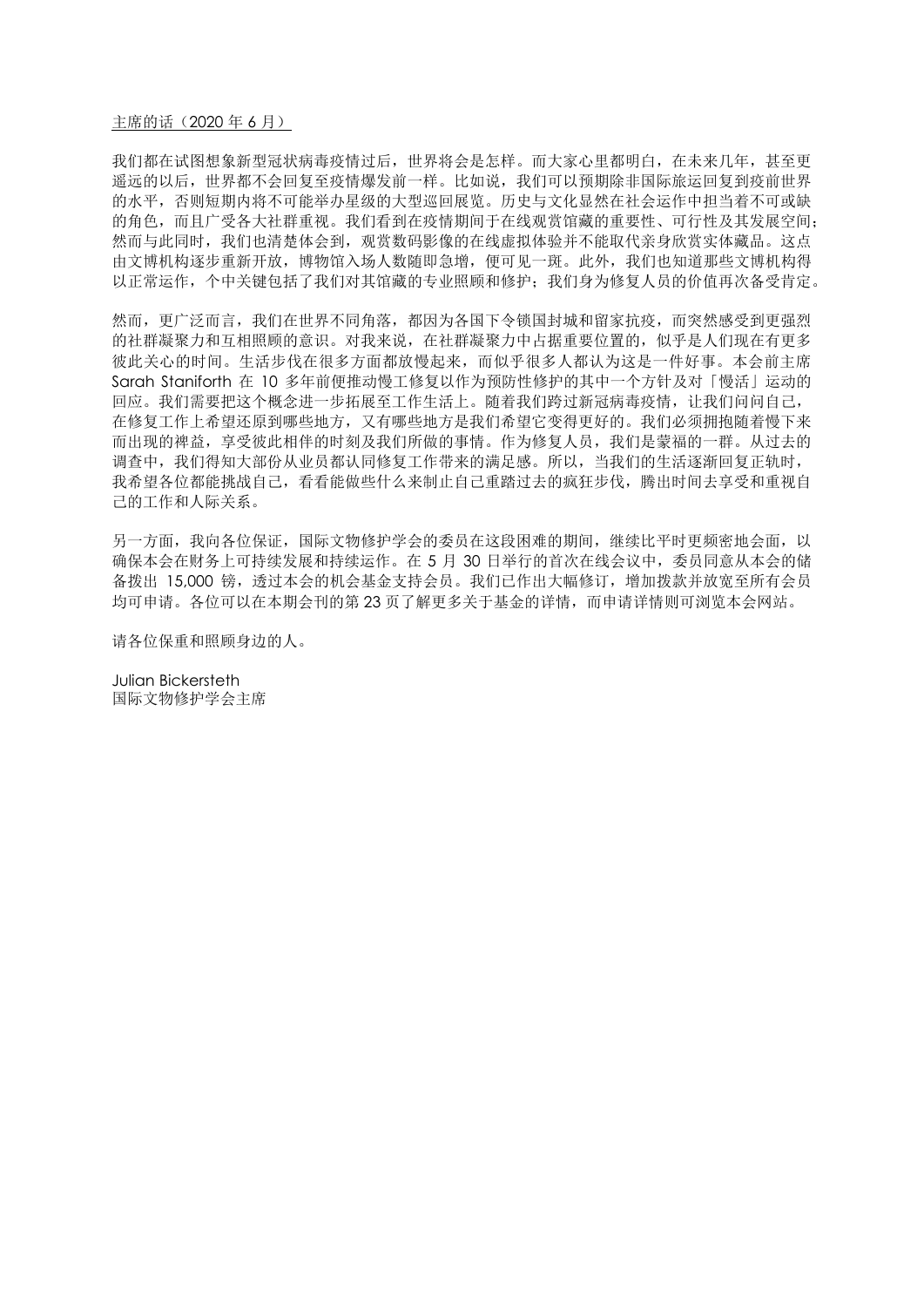2020 年 6 月至 7 月号 通告

因应 2019 年新冠病毒疫情,多项活动详情均不断更新。我们已尽力更新以下活动,惟读者应就个别活动、 会议、工作坊等直接联络主办单位以获最新信息。国际文物修护学会传讯团队谨谢。

# 论文征集

### **Getty Research Journal Call for Papers**

提交截止日期: 2020 年 7 月 1 日 详情请联络: gri@getty.edu 及浏览: <https://www.journals.uchicago.edu/journals/grj/instruct>

**Youth Professional Forum: International meeting on cultural heritage & conservation**

2020 年 7 月 2 日 意大利 维纳利亚宫 提交截止日期已延至:2020 年 6 月 10 日 详情请浏览:<https://www.centrorestaurovenaria.it/en/research-and-innovation/2-3-july-2020>

## **Icon EPN Webinar**

2020 年 7 月 6 日 网上 建议书提交截止日期:2020 年 6 月 30 日 详情请浏览:<https://www.iiconservation.org/content/icon-epn-webinar> 及联络: [IconEPN@gmail.com](mailto:IconEPN@gmail.com)

# **Western Association for Art Conservation (WAAC) Annual Meeting**

2020 年 9 月 15 至 18 日 美国 加州 落叶湖 摘要提交截止日期:2020 年 6 月 12 日 详情请浏览: [www.waac-us.org/2020-meeting-fallenleaf](http://www.waac-us.org/2020-meeting-fallenleaf), 摘要请电邮至: [president@waac-us.org](mailto:president@waac-us.org)

#### **Eastern Analytical Symposium & Exposition**

2020 年 11 月 16 至 18 日 美国 新泽西州 普莱恩斯伯勒 海报摘要提交:2020 年 9 月 4 日 提交详情请浏览: [https://s7.goeshow.com/eas/annual/2020/abstract\\_submission.cfm](https://s7.goeshow.com/eas/annual/2020/abstract_submission.cfm)

## **SHAKE in Conservation Talks: Big Research in Tiny Speeches**

2021 年 2 月 25 日 比利时 布鲁塞尔 摘要提交截止日期:2020 年 9 月 30 日 详情请浏览:[www.shakeinconservation.be/conservation-talks-2021](http://www.shakeinconservation.be/conservation-talks-2021)

#### **Icon Textile Group Emerging Professional Event 2021**

2021 年 3 月(最终日期容后决定) 摘要提交截止日期:2020 年 9 月 1 日 详情请联络: Kelly Grimshaw [kellygrimshaw@hotmail.co.uk](mailto:kellygrimshaw@hotmail.co.uk) 及浏览: <https://www.iiconservation.org/content/icon-textile-group-emerging-professional-event-2021>

**Computational approaches for technical imaging in cultural heritage (7th IA4AI meeting)** 2021 年 4 月 8 至 9 日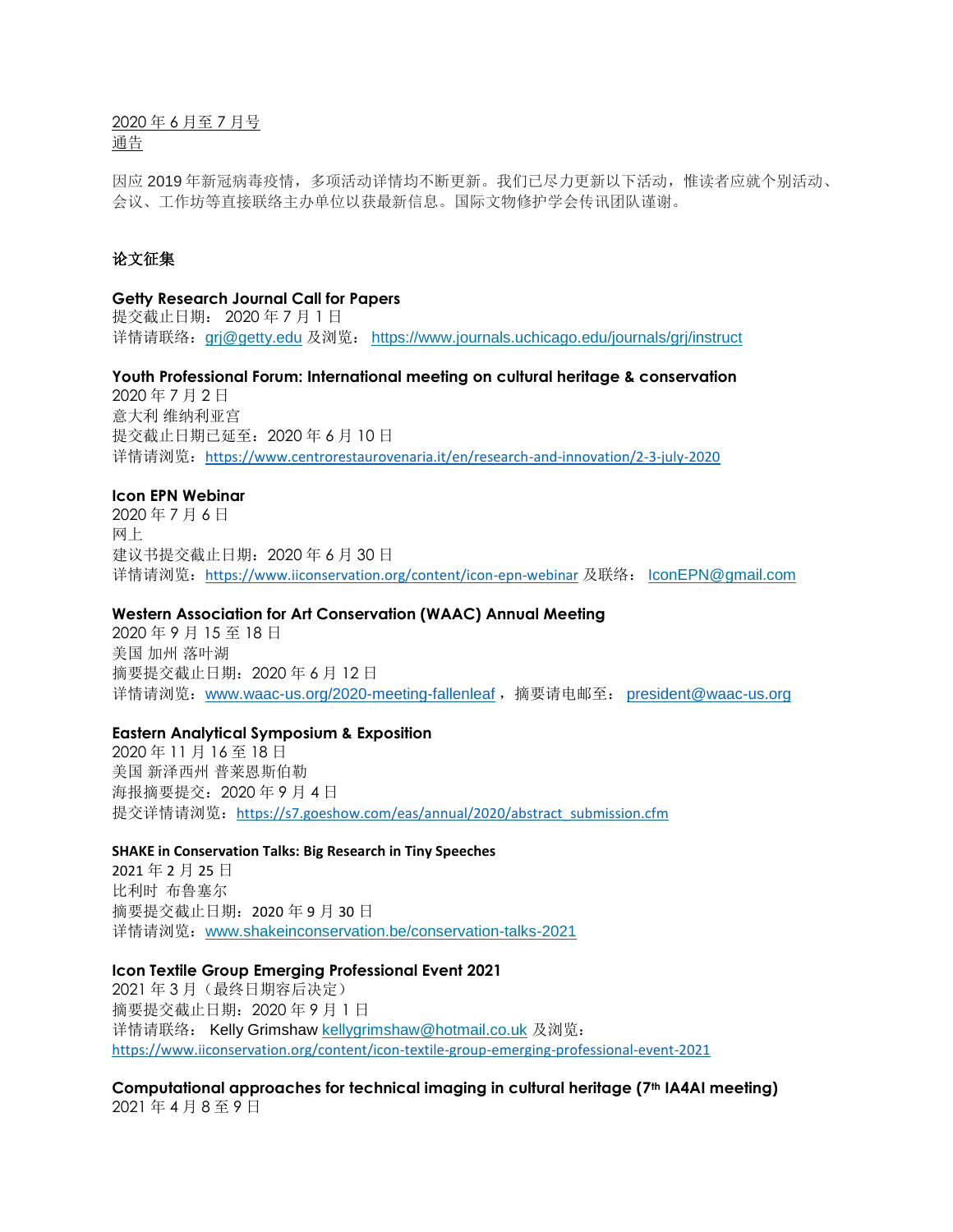英国 伦敦 国家美术馆 论文征集截止日期:2020 年 9 月 30 日 详情请联络: [artict@ng-london.org.uk](mailto:artict@ng-london.org.uk) 及浏览: [https://research.ng](https://research.ng-london.org.uk/external/ARTICT/Computational%20approaches%20for%20technical%20imaging.html)[london.org.uk/external/ARTICT/Computational%20approaches%20for%20technical%20imaging.html](https://research.ng-london.org.uk/external/ARTICT/Computational%20approaches%20for%20technical%20imaging.html)

#### **Study Day: Conservation of Ceramics in the Open Air (IGIIC)**

2021 年 4 月 15 日 意大利 法恩沙 摘要提交截止日期:2020 年 9 月 12 日 详情请浏览: <http://www.igiic.org/?p=6293>, 摘要提交请电邮至: [info@igiic.org](mailto:info@igiic.org)

# **Conservation: Out in the Open**

**Icon Textile Group Spring Forum 2021** 2021 年 4 月(日期容后决定) 英国 布莱顿 摘要提交截止日期:2020 年 7 月 1 日 查询及摘要请电邮联络 Hannah Sutherland:[h.sutherland@vam.ac.uk](mailto:h.sutherland@vam.ac.uk) ,详情请浏览: <https://www.iiconservation.org/content/icon-textile-group-spring-forum-2021>

# 会议、专题研讨会

**Icon Talk: What data tells us about the impact of COVID-19 on the art market** 2020年6月11日,晚上7时 网上 详情及报名请浏览: [https://www.eventbrite.co.uk/e/what-data-tells-us-about-the-impact-of-covid-19-on-the](https://www.eventbrite.co.uk/e/what-data-tells-us-about-the-impact-of-covid-19-on-the-art-market-tickets-105772957764?ref=enivtefor001&invite=MTk2MDM2NzYva2F0ZUB0c3JpbWFnaW5nLmNvbS8w%0A&utm_source=eb_email&utm_medium=email&utm_campaign=inviteformalv2&utm_term=attend)[art-market-tickets-](https://www.eventbrite.co.uk/e/what-data-tells-us-about-the-impact-of-covid-19-on-the-art-market-tickets-105772957764?ref=enivtefor001&invite=MTk2MDM2NzYva2F0ZUB0c3JpbWFnaW5nLmNvbS8w%0A&utm_source=eb_email&utm_medium=email&utm_campaign=inviteformalv2&utm_term=attend)[105772957764?ref=enivtefor001&invite=MTk2MDM2NzYva2F0ZUB0c3JpbWFnaW5nLmNvbS8w%0A&utm\\_source](https://www.eventbrite.co.uk/e/what-data-tells-us-about-the-impact-of-covid-19-on-the-art-market-tickets-105772957764?ref=enivtefor001&invite=MTk2MDM2NzYva2F0ZUB0c3JpbWFnaW5nLmNvbS8w%0A&utm_source=eb_email&utm_medium=email&utm_campaign=inviteformalv2&utm_term=attend) [=eb\\_email&utm\\_medium=email&utm\\_campaign=inviteformalv2&utm\\_term=attend](https://www.eventbrite.co.uk/e/what-data-tells-us-about-the-impact-of-covid-19-on-the-art-market-tickets-105772957764?ref=enivtefor001&invite=MTk2MDM2NzYva2F0ZUB0c3JpbWFnaW5nLmNvbS8w%0A&utm_source=eb_email&utm_medium=email&utm_campaign=inviteformalv2&utm_term=attend)

# **VDR Textile Working Group Symposium**

延期 2020年6月 25至 27日 德国 科隆 详情请浏览: <https://www.restauratoren.de/termin/save-the-date-fuer-die-textiltagung-neu-aufgerollt/>

**Forum for the Conservation and Technology of Historic Stained Glass: 11th Forum** 延期 2020 年 7 月 9 至 11 日

西班牙 巴塞罗那 Institut d'Estudis Catalans 详情请浏览: [https://iccv.llocs.iec.cat/2019/03/12/the-11th-forum-for-the-conservation-and-technology-of](https://iccv.llocs.iec.cat/2019/03/12/the-11th-forum-for-the-conservation-and-technology-of-historic-stained-glass/)[historic-stained-glass/](https://iccv.llocs.iec.cat/2019/03/12/the-11th-forum-for-the-conservation-and-technology-of-historic-stained-glass/)

**Scientific Methods in Cultural Heritage Research: Gordon Research Conference** 延期至 **2022** 年 2020 年 7 月 12 至 17 日 瑞士 Les Diablerets Conference Center

出席报名须于 2020 年 6 月 14 日前提交 详情请浏览:[https://www.grc.org/scientific-methods-in-cultural-heritage-research-](https://www.grc.org/scientific-methods-in-cultural-heritage-research-conference/2020/)

[conference/2020/](https://www.grc.org/scientific-methods-in-cultural-heritage-research-conference/2020/)

**The Preservation of Art and Material Culture in Europe and Beyond**

2020 年 7 月 24 日 英国 牛津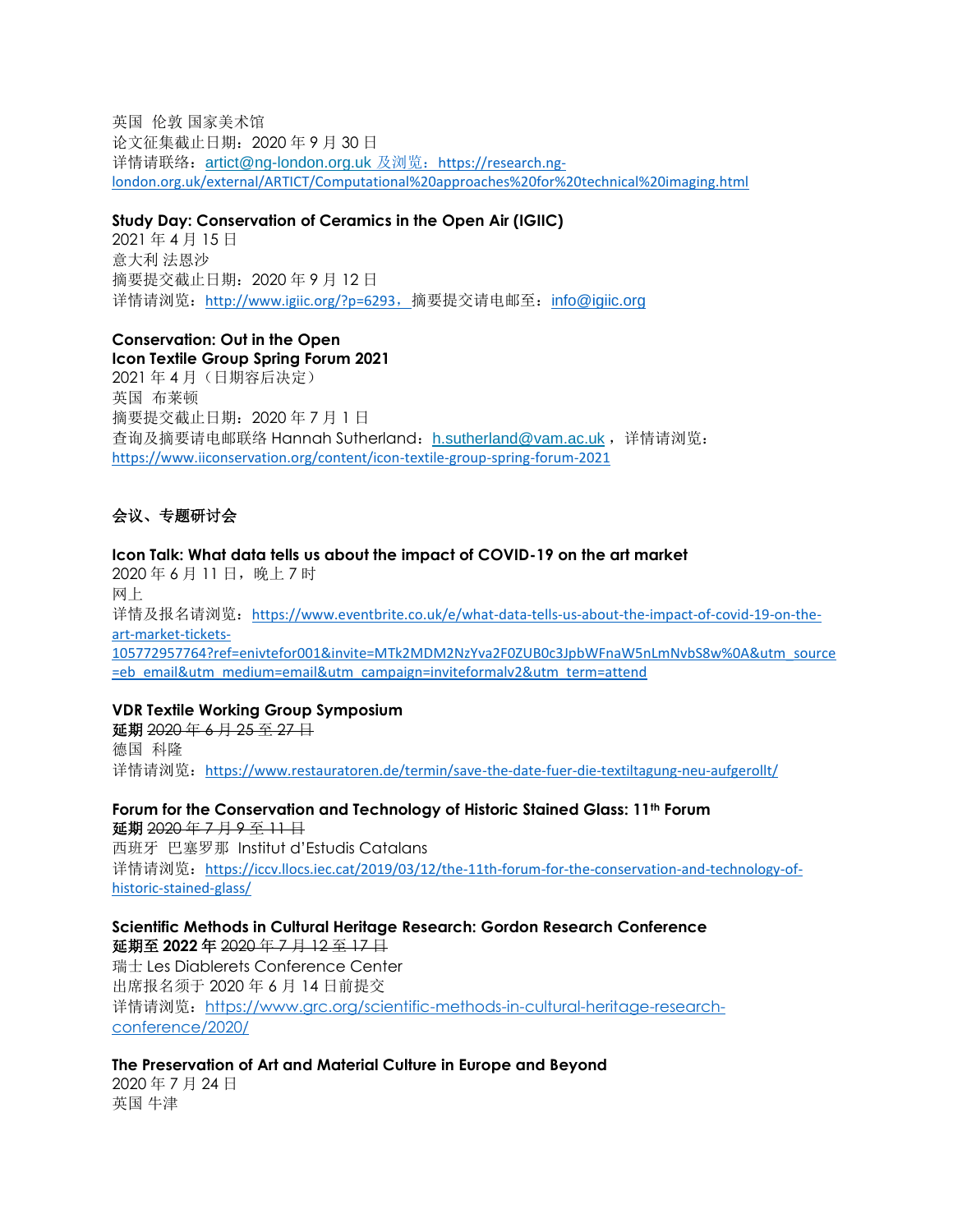如有问题请电邮查询: [morwenna.blewett@worc.ox.ac.uk](mailto:morwenna.blewett@worc.ox.ac.uk), 详情请浏览: <https://www.history.ox.ac.uk/article/call-for-papers-cabinet-elaboratory-gallery-1500-1800>

# **IFLA Special Interest Group: Environment, Sustainability and Libraries with Preservation and Conservation Section Meeting**

2020 年 8 月 12 至 13 日 英国 科克 详情请电邮查询: 环境、可持续发展及图书馆特别兴趣小组秘书 Harri Sahavirta,电邮地址: [harri.sahavirta@hel.fi](mailto:harri.sahavirta@hel.fi)

**Archives and Records Association UK & Ireland Annual Conference: WE LOVE RECORDS** 延期至 **2021** 年 2020 年 9 月 2 至 4 日 英国 柴郡

详情请浏览: <https://conference.archives.org.uk/>

**ICOM-CC 19th Triennial Conference Transcending Boundaries: Integrated Approaches to Conservation** 延期至 **2021** 年 **4** 至 **5** 月 14-18 2020 年 9 月 14 至 18 日 中国 北京 详情请浏览: <http://www.icom-cc2020.org/>

**International Association of Paper Historians (IPH) Congress** 延期至 **2021** 年 2020 年 9 月 15 至 18 日 美国 华盛顿哥伦比亚特区 详情请浏览: <http://www.paperhistory.org/index.php>

**3rd Iberian-American Conference of Investigation into the Conservation of Heritage (ICP)** 2020 年 9 月 24 至 26 日 葡萄牙 里斯本 详情请浏览: [https://www.ge-iic.com/2020/01/11/iii-congreso-ibero-americano-de-investigaciones-en-](https://www.ge-iic.com/2020/01/11/iii-congreso-ibero-americano-de-investigaciones-en-conservacion-del-patrimonio/)

[conservacion-del-patrimonio/](https://www.ge-iic.com/2020/01/11/iii-congreso-ibero-americano-de-investigaciones-en-conservacion-del-patrimonio/)

# **4th International Conference on Innovation in Art Research and Technology (inArt 2020)**

2020 年 9 月 30 日至 10 月 3 日 法国 巴黎 详情请浏览: <https://inart2020.sciencesconf.org/>

# **The Inspired Needle: Embroidery Past & Present**

2020 年 10 月 2 至 3 日 虚拟会议(请记下日期) 详情请浏览: [http://www.winterthur.org/education/adult/conferences/the-inspired-needle-embroidery-past](http://www.winterthur.org/education/adult/conferences/the-inspired-needle-embroidery-past-and-present/?eb=Needlework_Save)[and-present/?eb=Needlework\\_Save](http://www.winterthur.org/education/adult/conferences/the-inspired-needle-embroidery-past-and-present/?eb=Needlework_Save)

**TechFocus IV: Caring for 3D Printed Art** 延期至 **2021** 年 2020 年 10 月 5 至 6 日 美国 加州 旧金山 SFMOMA 详情请浏览: [https://learning.culturalheritage.org/p/techfocus\\_iv#tab-product\\_tab\\_overview](https://learning.culturalheritage.org/p/techfocus_iv#tab-product_tab_overview)

**The Beltway and Beyond: Neoclassical Furniture of Washington DC, Baltimore, and the Coastal Mid-Atlantic**

2020 年 10 月 8 至 9 日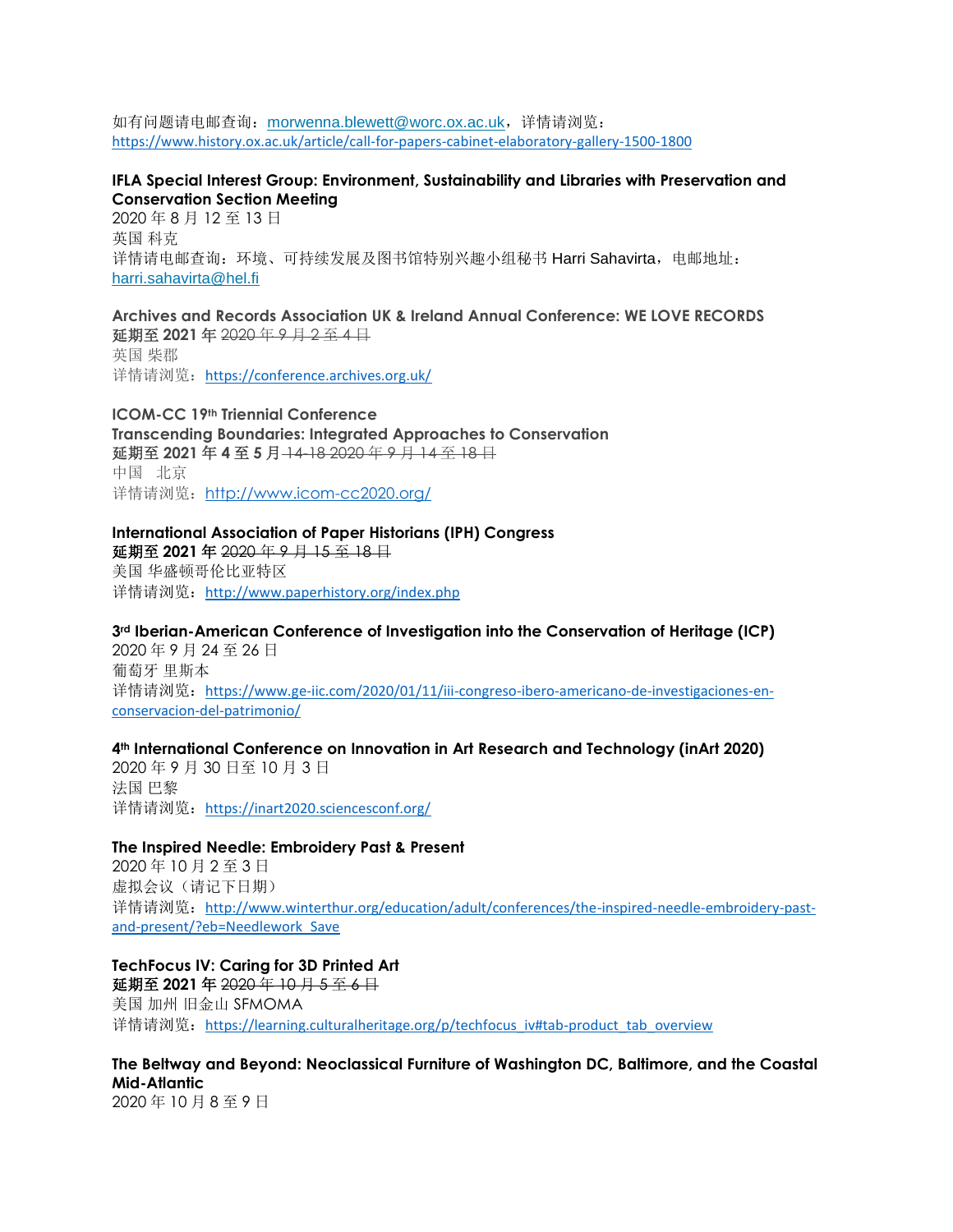虚拟会议(报名于 2020 年夏季开始)

详情请浏览: [http://www.winterthur.org/education/adult/conferences/furniture-up-close-the-beltway-and](http://www.winterthur.org/education/adult/conferences/furniture-up-close-the-beltway-and-beyond/?eb=Furn_Conf)[beyond/?eb=Furn\\_Conf](http://www.winterthur.org/education/adult/conferences/furniture-up-close-the-beltway-and-beyond/?eb=Furn_Conf)

# **IAQ2020: Indoor Air Quality in Heritage and Historic Environments**

2020 年 10 月 12 至 14 日(此前为 2020 年 3 月 30 日至 4 月 1 日) 比利时 安特卫普 最新消息请浏览: [https://www.uantwerpen.be/nl/overuantwerpen/faculteiten/ontwerpwetenschappen/nieuws-en](https://www.uantwerpen.be/nl/overuantwerpen/faculteiten/ontwerpwetenschappen/nieuws-en-activiteiten/indoor-air-quality-2020/)[activiteiten/indoor-air-quality-2020/](https://www.uantwerpen.be/nl/overuantwerpen/faculteiten/ontwerpwetenschappen/nieuws-en-activiteiten/indoor-air-quality-2020/)

### **2020 Vision: Current and Future Heritage Preservation Symposium**

2020 年 10 月 14 至 15 日 美国 纽约州 罗彻斯特 详情请浏览: [www.imagepermanenceinstitute.org](http://www.imagepermanenceinstitute.org/) 或联络 Jae Gutierrez: [jjgpph@rit.edu](mailto:jjgpph@rit.edu)

# **The 7th International Architectural Finishes Research (AFR) Conference**

2020 年 10 月 14 至 16 日 以色列 特拉维夫 详情请浏览: <https://www.afr2020tlv.org/>

### **13th North American Textile Conservation Conference**

2020 年 10 月 23 至 29 日 美国 田纳西州 纳什维尔 详情请浏览: <http://natcconference.com/>

# **Conserving the painted Past Symposium**

2020 年 10 月 25 至 27 日 美国 缅因州 南波特兰 The Center for Painted Wall Preservation 详情请浏览: <https://www.pwpcenter.org/symposium>

#### **[re]Framing the Arts: A Sustainable Shift**

2020 年 10 月 30 至 31 日 荷兰 阿姆斯特丹 详情请浏览: [https://www.artswitch.org](https://www.artswitch.org/)

# **International Mountmakers Forum Conference**

2020 年 11 月(新日期容后决定) 虚拟 详请情浏览: <https://www.mountmakersforum.net/workshops-conferences>

#### **IIC 28th Biennial Congress**

2020 年 11 月 2 至 6 日 英国 爱丁堡 详情请浏览: <https://www.iiconservation.org/congress/Edinburgh>

MUTEC International Trade Fair for Museums and Exhibition Technology 2020 年 11 月 5 至 7 日 德国 莱比锡 详情请浏览: <https://www.mutec.de/en/>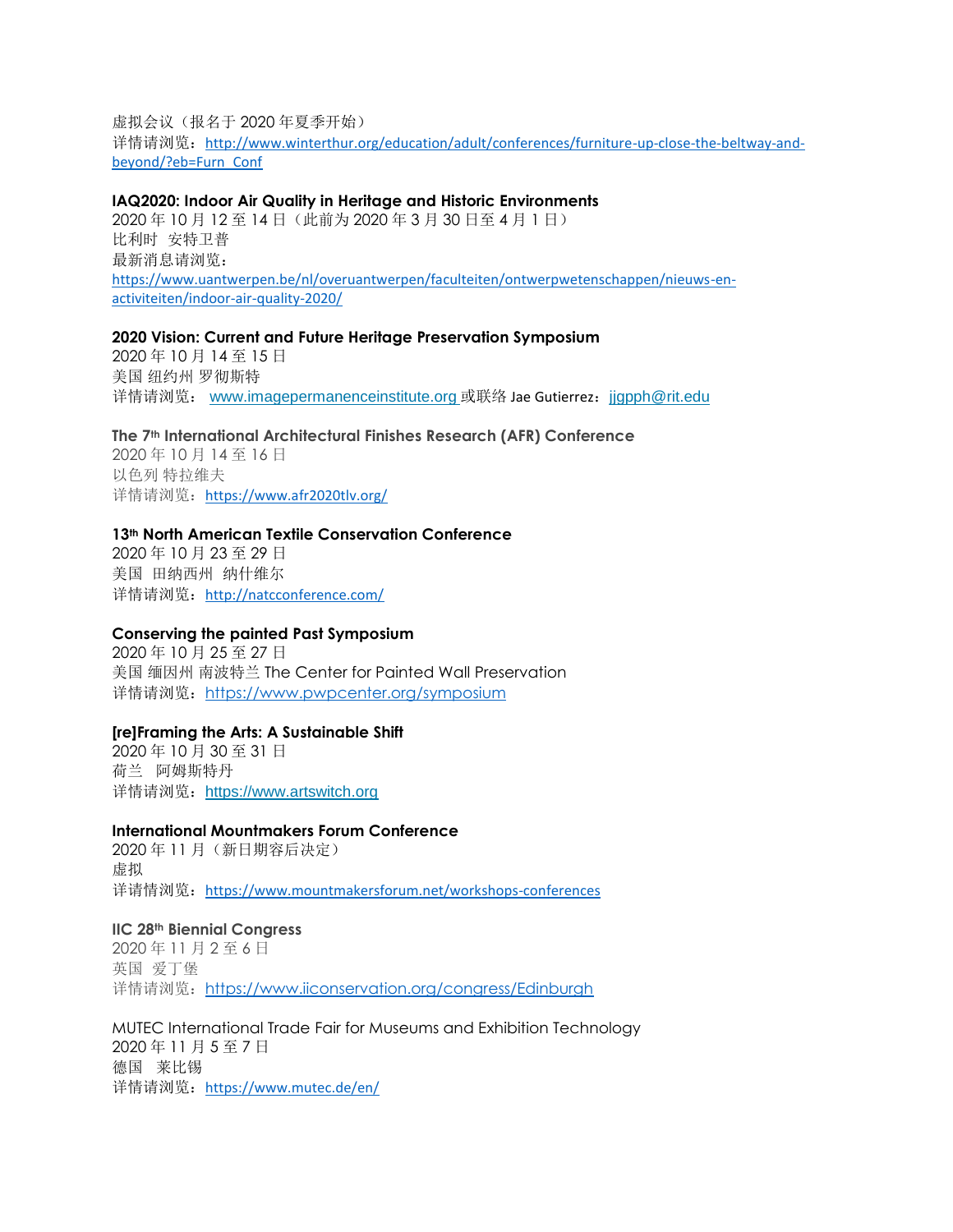# **European Network for conservation-Restoration Education 13th EnCore General Assembly** 2020 年 11 月 25 至 27 日 葡萄牙 波图

详情请浏览: <http://www.encore-edu.org/>

# **Conservation and Philosophy Intersections and Interactions**

2020 年 11 月 26 至 27 日 英国 东萨塞克斯 详情请浏览: [https://www.iiconservation.org/content/call-proposals-conservation-and-philosophy-intersections](https://www.iiconservation.org/content/call-proposals-conservation-and-philosophy-intersections-and-interactions)[and-interactions](https://www.iiconservation.org/content/call-proposals-conservation-and-philosophy-intersections-and-interactions)

# **SR2A 2021-9th International Conference on Synchrotron Radiation and Neutrons in Art and**

**Archaeology** 2021 年 2 月 22 至 26 日 美国 洛杉矶 Getty Center 详情请浏览: <https://sr2a2021.org/>

# **12th Baltic States Triennial Conservator's Meeting**

RESEARCH.DILEMMAS.SOLUTIONS 2021 年 5 月 26 至 29 日 立图宛 维尔纽斯 详情请浏览: <http://conservation2020vilnius.ldm.lt/>

#### **Terra 2021 13th World Congress on Earthen Architectural Heritage**

2021 年 6 月 8 至 11 日 美国 新墨西哥州 圣达菲 详情请浏览: <https://www.terra2021.org/website/8033/>

#### **12th International Conference on Structural Analysis of Historical Constructions (SAHC 2020)**

2021 年 9 月 29 日至 10 月 1 日 西班牙 巴塞罗那 详情请浏览: <http://congress.cimne.com/SAHC2020/frontal/default.asp>

# 课程、工作坊

**Georgia Archives Spring Book and Paper Conservation/Preservation Workshop Series** 2020 年 6 月 12 至 14 日 美国 乔治亚州 莫罗 详情及报名请浏览: [www.cvent.com/d/8hqvbq](http://www.cvent.com/d/8hqvbq)

**Modern Resins for Varnishing and Retouching** 延期 2020 年 6 月 8 至 10 日 荷兰 马斯垂克 SRAL Studios 详情请浏览:<http://www.sral.nl/nl/nieuws/workshop-modern-resins-varnishing-and-retouching/>

# **IAP Course: Identification of Pigments** 2020 年 6 月 22 至 25 日 英国 伦敦 Birkbeck College 详情请浏览: <https://academicprojects.co.uk/courses/identification-of-pigments-london/>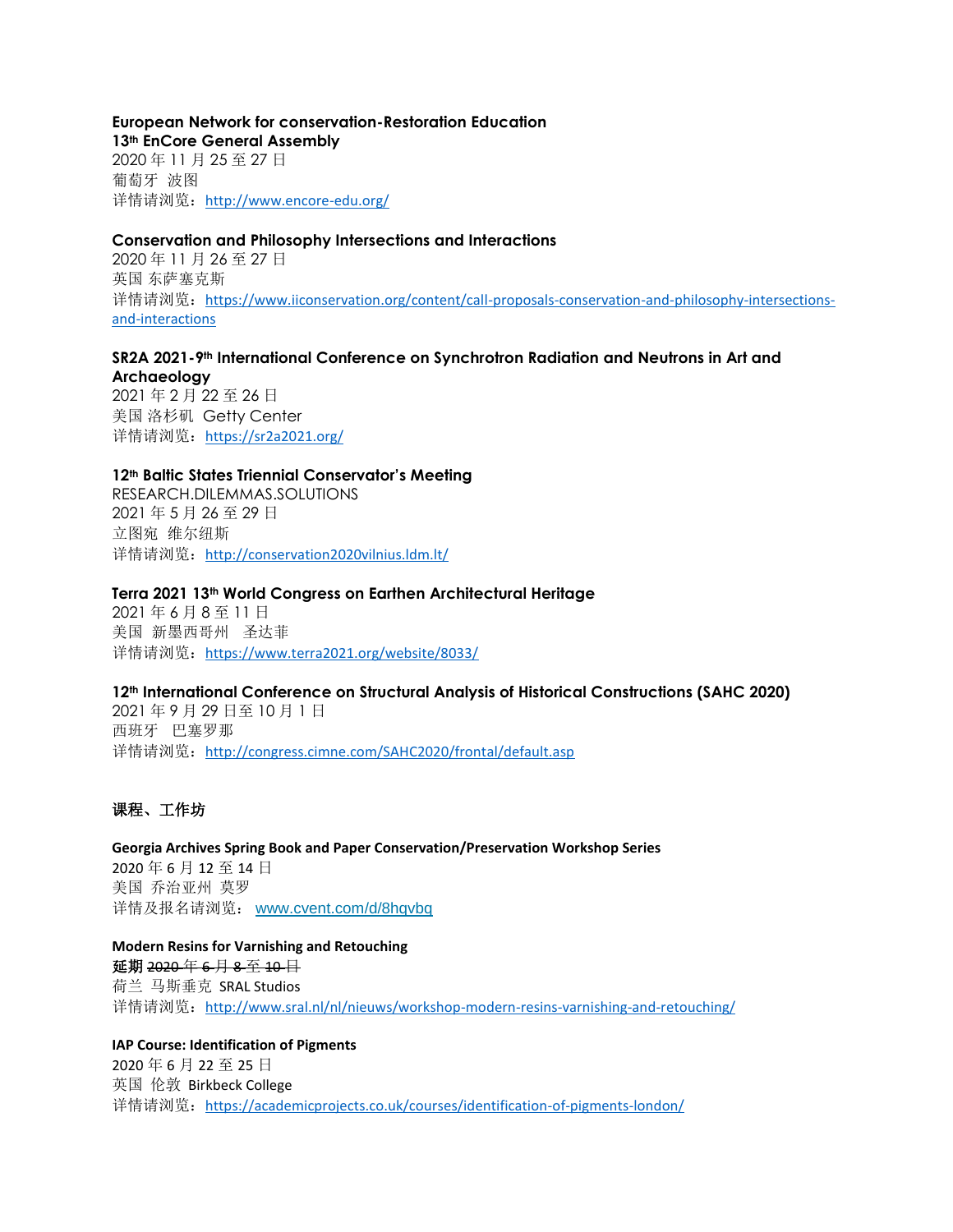#### **IAP Course: Examining cross-sections of paint layers**

2020 年 6 月 29 至 7 月 1 日 英国 伦敦 Birkbeck College 详情请浏览: [https://academicprojects.co.uk/courses/examining-cross-sections-of-paint-layers-an-introductory](https://academicprojects.co.uk/courses/examining-cross-sections-of-paint-layers-an-introductory-course/)[course/](https://academicprojects.co.uk/courses/examining-cross-sections-of-paint-layers-an-introductory-course/)

#### **IAP Course: Giltwood Frame & Object Restoration Workshop**

2020 年 7 月 6 至 10 日 英国 铁桥 详情及报名请浏览: <https://academicprojects.co.uk/courses/giltwood-frame-object-restoration-workshop-3/>

**Cultural Heritage Science Open Source (CHSOS) Manuscripts** 2020 年 6 月 9 至 12 日 意大利 详情请浏览: <https://chsopensource.org/trainings-chsos-studio/>

# **Image Permanence Institute, Environmental Management Workshops: Training Sustainable Environmental Management Teams for Cultural Institutions**

延期 2020 年 6 月 23 至 25 日 美国 乔治亚州 阿特兰大 报名及详情请浏览: <https://ipisustainability.org/workshops.html>

### **Ancient Metals and Metallography: Summer School Course**

2020 年 7 月 20 至 24 日 英国 东萨塞克斯 海斯廷斯 详情请联络:dascott@ucla.edu.

#### **Conserving Canvas Initiative: The Dutch Method Unfolded, Masterclass on Wax-resin Linings**

2020 年 6 月 29 日至 7 月 10 日 荷兰 阿姆斯特丹 截止日期:2019 年 12 月 14 日 For more information: [https://www.uva.nl/en/shared-content/subsites/uva-summerschool/en/summer](https://www.uva.nl/en/shared-content/subsites/uva-summerschool/en/summer-courses/the-dutch-method-unfolded/the-dutch-method-unfolded.html)[courses/the-dutch-method-unfolded/the-dutch-method-unfolded.html](https://www.uva.nl/en/shared-content/subsites/uva-summerschool/en/summer-courses/the-dutch-method-unfolded/the-dutch-method-unfolded.html)

**Image Permanence Institute, Environmental Management Workshops: Training Sustainable Environmental Management Teams for Cultural Institutions**

延期 2020年7月 21至 23日 美国 科罗拉多州 波德 报名及详情请浏览: <https://ipisustainability.org/workshops.html>

**Image Permanence Institute, Environmental Management Workshops: Training Sustainable Environmental Management Teams for Cultural Institutions** 延期 2020 年 8 月 18 至 20 日

美国 密歇根州 底特律 报名及详情请浏览: <https://ipisustainability.org/workshops.html>

**Image Permanence Institute, Environmental Management Workshops: Training Sustainable Environmental Management Teams for Cultural Institutions** 2020 年 9 月 15 至 17 日